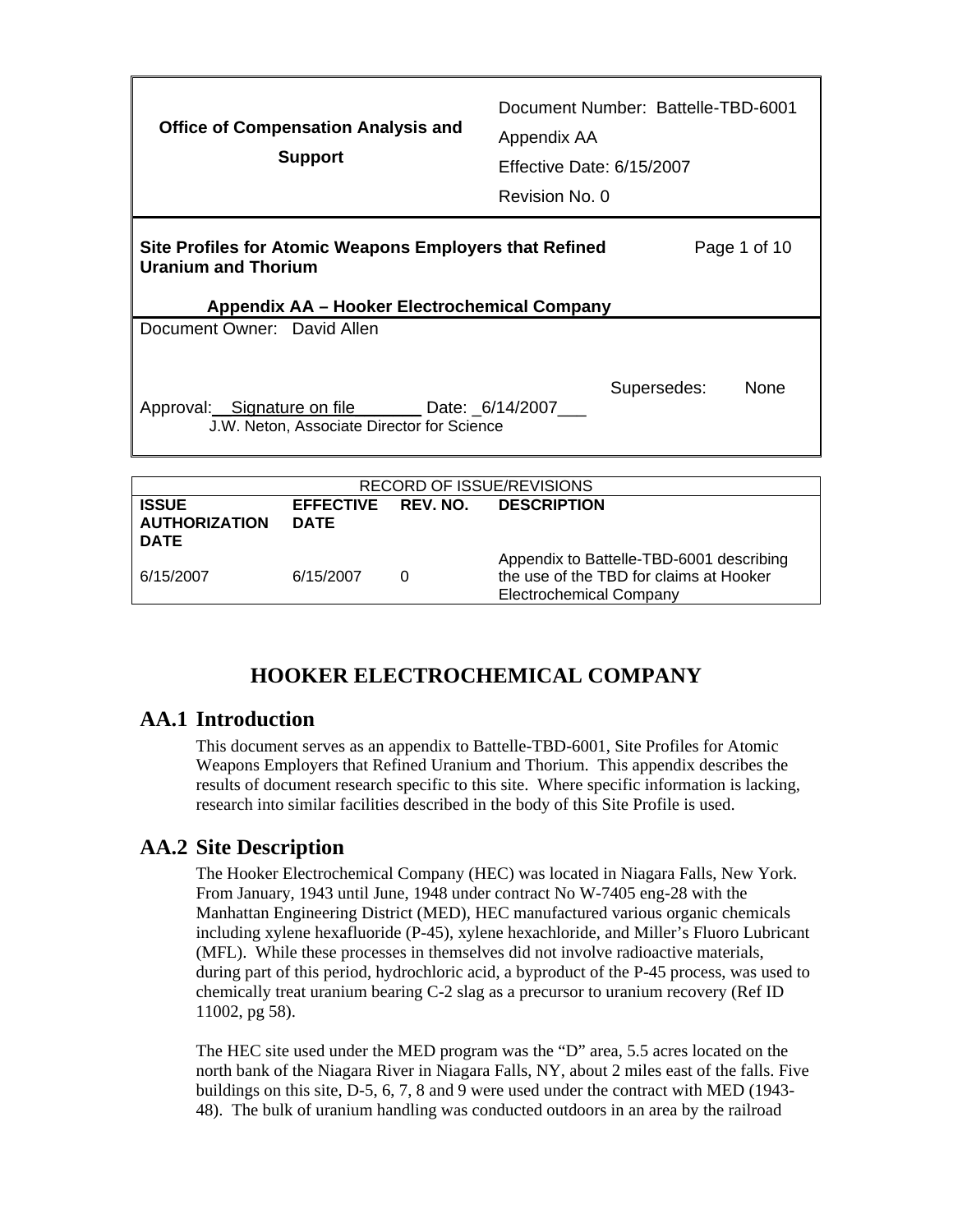| <b>Office of Compensation Analysis and</b><br><b>Support</b> | Document Number: Battelle-TBD-<br>6001<br>Appendix AA |  |              |
|--------------------------------------------------------------|-------------------------------------------------------|--|--------------|
| Effective Date: 6/15/2007                                    | Revision No. 0                                        |  | Page 2 of 10 |

siding north of these buildings. This activity involved the chemical processing of uranium-bearing slag for recovery purposes (Ref ID 11002, pg 39, 58).

The covered period for Hooker Electrochemical is listed by the Department of Energy's Office of Worker Advocacy as 1943 through 1948 and includes both radioactive material processing and nonradioactive chemical production activities for the Manhattan Engineer District  $(MED)^{1}$ . The only weapons-related radiation exposure occurred while processing of uranium contaminated slag for MED. A 49' x 28' x 25' cinder block building to contain some of the necessary equipment was constructed under a letter of intent dated May 1944. Construction was completed and the building turned over to the Operating Department on July 11 1944 (Ref ID 11002, pg 112). No documentation was found indicating there were other sources of radiation, commercial or weapons-related, at Hooker Electrochemical.

A process description indicates this process was sufficient to take care of the excess HCl from the P-45 process (Ref ID 16323, pg 29-30). The P-45 process ended on January 15, 1946 (Ref ID 17125, pg 29). This document establishes the period of operational radiation exposure from July 11, 1944 to January 15, 1946. It is possible that the slagprocessing occurred for an even shorter period since some start up period would be expected. This analysis assumes a period of residual radioactivity exposure from January 16, 1946 to October 11, 1976, the date when measurements for radiation and radioactivity onsite were made and it was concluded that no elevated levels of radioactivity were onsite (Ref ID 10797, pg 11).

### *AA.2.1 Site Activities*

The MED radiation work at Hooker Electrochemical was the concentration of uranium from slag, which had been sent to the Hooker site from the Electrometallurgical Company (Ref ID 11002, pg 58). This material was primarily reduction bomb (dolomite) liners with an approximate composition of 90% magnesium fluoride and 10% calcium oxide. (The term bomb, as used here, refers to a device used to contain a particular chemical process.) The slag reportedly contained approximately one pound of uranium per 500 pounds of slag (Ref ID 16323, pg 29-30). A former employee indicated, "All the uranium handling was done outdoors in an area adjacent to the railroad siding located north of the MED buildings;" however the completion of the cinder block building (49'x28'x25') in July 1944 indicate some of the uranium work occurred indoors (Ref ID 11002, pg 112).

A description of the process is contained in a Data Sheet for Industrial Hazards, dated December 8, 1944 (Ref ID 16323, pg 29-30).

*Slag is received in barrels containing about 500 lbs. The barrels are opened and the material is dumped on a conveyor belt which carries it up a ramp to one of the three digest tanks. 40 barrels are added to each tank. Waste HCl from the P-45 plant is passed into the digest tank and the pH is adjusted to 4.0 by the addition of water. After the tank has been filled, the contents are agitated for 20 hours. About once in two days a tank is emptied, which is sufficient turn-over to take care of waste HCl. At the*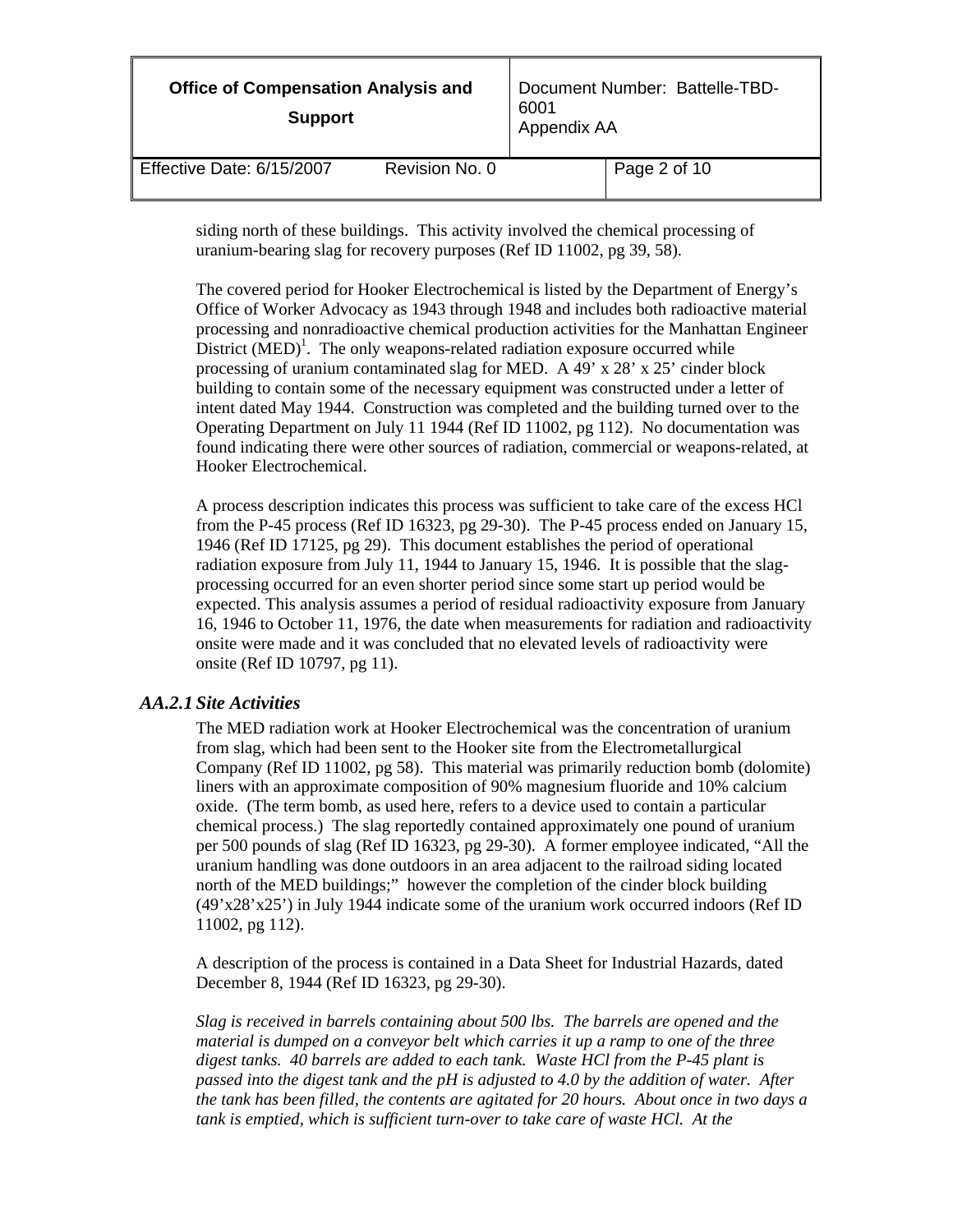| <b>Office of Compensation Analysis and</b><br><b>Support</b> |                | Document Number: Battelle-TBD-<br>6001<br>Appendix AA |              |
|--------------------------------------------------------------|----------------|-------------------------------------------------------|--------------|
| Effective Date: 6/15/2007                                    | Revision No. 0 |                                                       | Page 3 of 10 |

*completion of the digest the slurry is neutralized by dumping 100-lb. bags of lime into the tanks from an overhead platform, pumped to a plate and frame press, and filtered. The filtrate is passed off into the sewer; the precipitate is washed several times and rebarreled. Slag is concentrated from about 1 lb. [of uranium] to 5 or 10 lbs. [of uranium] by weight.*

A former employee remembered the process started by dumping approximately 20 barrels per day (approximately 5 tons), then the work increased to approximately 40 barrels per day (approximately 10 tons). The Data Sheet for Industrial Hazards indicated the production rate was 10 tons per month. A War Department memo dated 3/8/1945 requested medical clearance for the termination of the Hooker Electrochemical contract. This memo indicated a total of 152 tons of slag were processed through this system and that it operated from July 1944 through January 15, 1946 (Ref ID 17125, pg 29-30). At 10 tons per month, this timeframe would equal 180 tons. This appears to be consistent with the former employee who indicated the process rate started slower but then increased. Taken together, these sources indicate the barrels were emptied approximately one day per month. They also imply only the liquid contents were decanted off approximately every two days and replaced with additional hydrochloric acid. At the completion of the digestion, the remaining material was neutralized, filtered and drummed for shipment.

### *AA.2.2 Job Categories*

Each claim will be evaluated to determine the most appropriate Job Category from the list below.

| Plant Floor High       | (Involved directly in operations)   |
|------------------------|-------------------------------------|
| <b>Plant Floor Low</b> | (Involved in support of operations) |
| Supervisor             |                                     |
| Clerical               |                                     |

## **AA.3 Occupational Medical Dose**

The War Department memo dated 3/8/1945 indicated the medical requirements included a pre-employment exam including a chest x-ray as well as a monthly blood count and monthly urinalysis. It also indicates there were no special exams and that this schedule was not adhered to after the first year of operation (Ref ID 17125, pg 29-30). No other information regarding occupational medical dose specific to Hooker Electrochemical was found. Information to be used in dose reconstructions for which no specific information is available is provided in ORAUT-OTIB-0006, the dose reconstruction project technical information bulletin covering diagnostic x-ray procedures. The assigned frequency should be only a pre-employment chest x-ray.

# **AA.4 Occupational Internal Dose**

No data were found in the Site Research database related to occupational internal dose during AEC work. The work performed at Hooker Electrochemical involved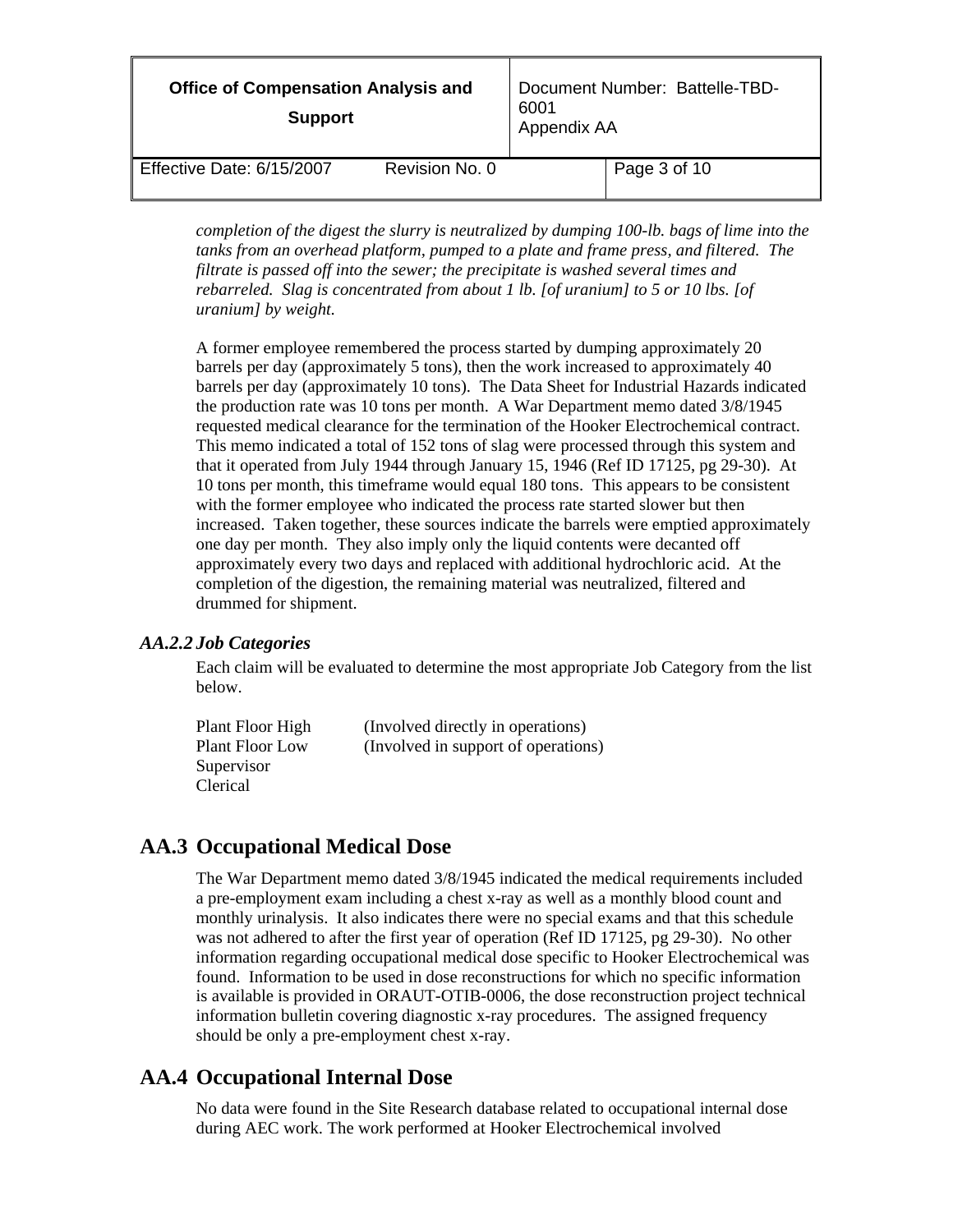| <b>Office of Compensation Analysis and</b><br><b>Support</b> |                | Document Number: Battelle-TBD-<br>6001<br>Appendix AA |              |
|--------------------------------------------------------------|----------------|-------------------------------------------------------|--------------|
| Effective Date: 6/15/2007                                    | Revision No. 0 |                                                       | Page 4 of 10 |

concentrating C-2 slag material using hydrochloric acid (HCl). Therefore, the air concentration values in this TBD for "Scrap Recovery" are used to calculate internal doses. The dumping operation was assumed to be similar to the Furnace operator (trays) since that provides the highest air concentration for scrap recovery. This operation was assumed to take place one day per month or 5% of the work time. For the remaining time, the primary operation was to allow the slag to digest in tanks of HCl. However, there was some decanting and eventually some filtering of the concentrated slag. This operation was assumed to be similar to the filtering done for scrap recovery.

The uranium concentration in the C-2 slag was below what was normally considered economically feasible for recovery. According to the process description, the slag contained about 1 pound of uranium in a 500 pound barrel or about 0.2% uranium by mass. This TBD provides a value for the furnace operator (pre-1951) based on a geometric mean air concentration of 822 dpm/ $m<sup>3</sup>$  uranium. This is equivalent to 0.587  $mg/m<sup>3</sup>$  of uranium. Since the uranium is approximately 0.2% of the material, this is equal to a dust concentration in the air of 293 mg/m<sup>3</sup>. This is an extremely high dust concentration. It is likely high dust concentrations resulted from the dumping operation; however, it is also likely this value will bound the concentration that could have been present when averaged over an entire work day. Therefore, the geometric mean values in this TBD are considered bounding and will be used as a constant.

Similarly, the filtrate contained about 2% uranium mass concentration while the filtrate from typical scrap recovery operations would be much higher. Therefore, the geometric mean values in this TBD are considered bounding and will be used as a constant.

## **AA.5 Occupational External Dose**

No data were found in the Site Research database related to occupational external dose during AEC work. The work performed at Hooker Electrochemical involved concentrating C-2 slag material using HCl. Therefore, the external dose rates in the TBD for "Scrap Recovery" are used to calculate external doses. All the values will be used for 5% of the time (1 day per month) for the barrel dumping operations. Only the value related to surface contamination will be used for the remaining time.

The uranium concentration in the C-2 slag was below what was normally considered economically feasible for recovery. According to the process description, the slag contained about 1 pound of uranium in a 500 pound barrel or about 0.2% uranium by mass. As with the internal dose section of this appendix, the geometric mean value will be considered a bounding estimate of external radiation exposure due to the low concentration in the slag compared to the material used in the operations used to derive the TBD values.

## **AA.6 Residual Contamination**

For the purposes of this appendix, the residual contamination period at Hooker Electrochemical is considered to begin on January 15, 1946 and end on 10/11/1976. The end date is based on the Residual Contamination report<sup>2</sup> and the date of the radiological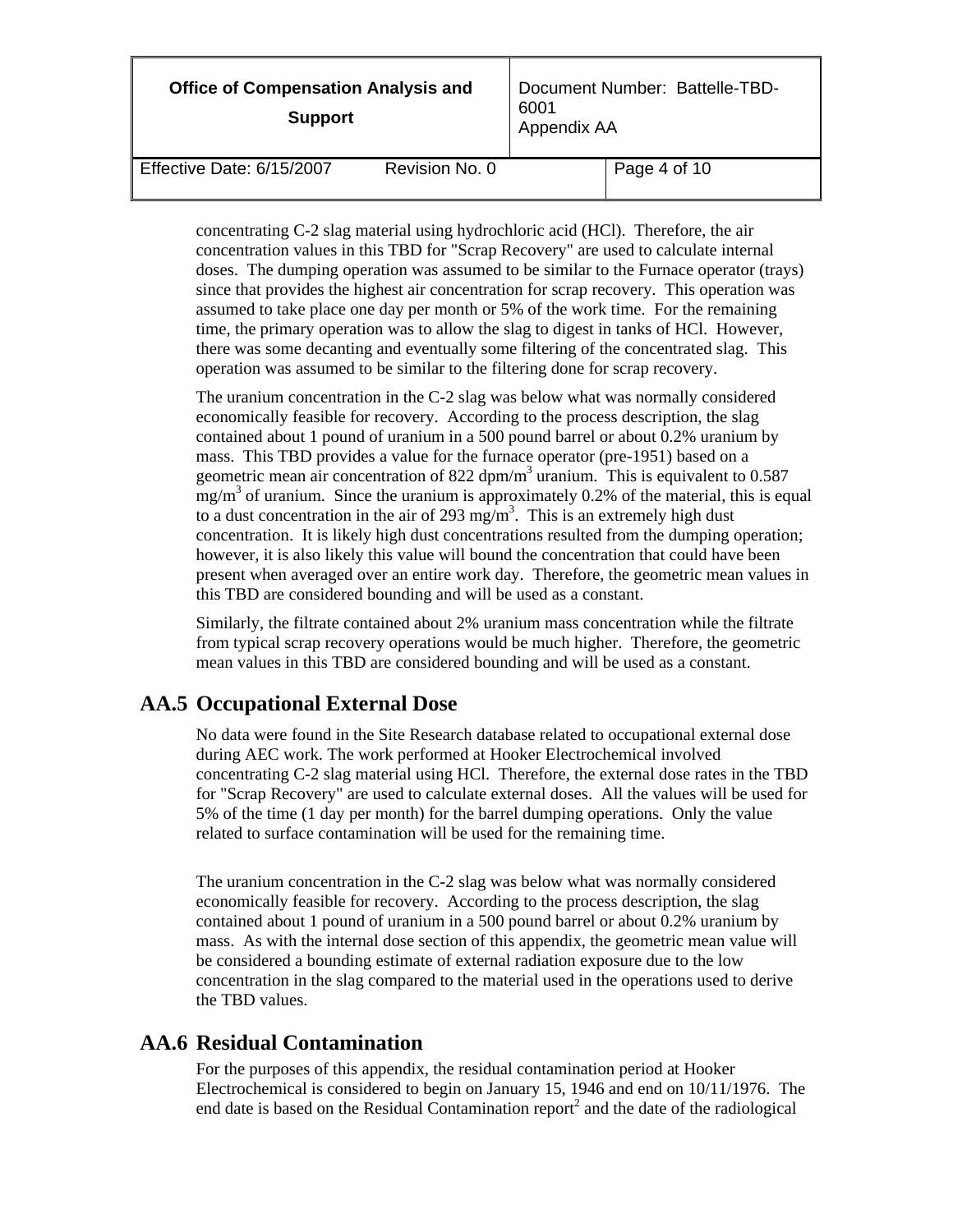| <b>Office of Compensation Analysis and</b><br><b>Support</b> |                | Document Number: Battelle-TBD-<br>6001<br>Appendix AA |              |
|--------------------------------------------------------------|----------------|-------------------------------------------------------|--------------|
| Effective Date: 6/15/2007                                    | Revision No. 0 |                                                       | Page 5 of 10 |

survey that concluded that no elevated levels of radioactivity were onsite (Ref ID 10797, pg 11).

The external dose rates used during this period are the dose rates contained in the TBD from the surface contamination only for scrap recovery operations. As with the internal and external dose sections of this appendix, the geometric mean value will be considered a bounding estimate of external radiation exposure due to the low concentration in the slag compared to the material used in the operations used to derive the TBD values.

The internal dose rates are based on the average air concentration during operations (from section C.4) assumed to deposit throughout an entire work year with no removal. This deposited contamination is assumed to resuspend with a resuspension factor of  $1E-6$  m<sup>-1</sup>.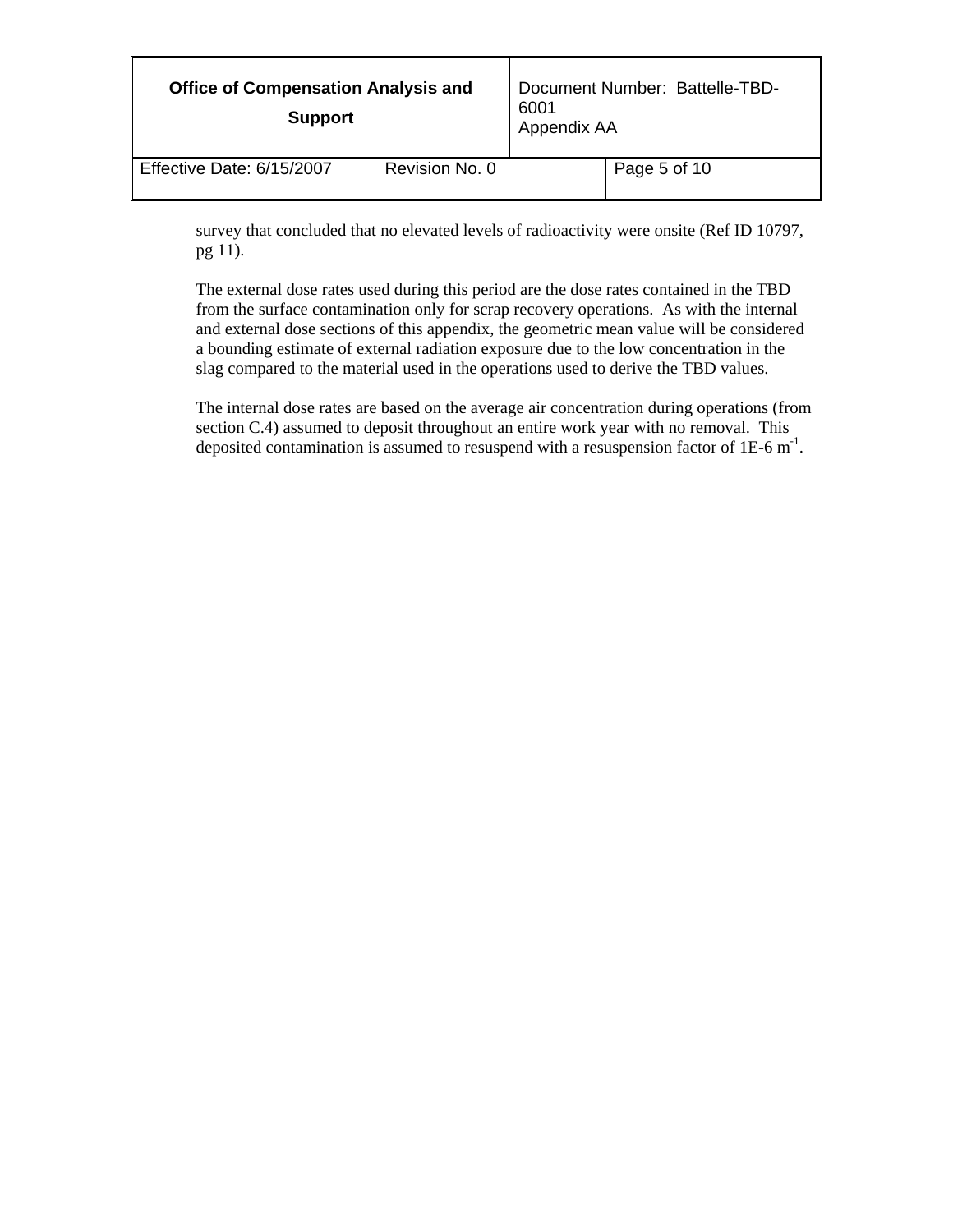| <b>Office of Compensation Analysis and</b><br><b>Support</b> |                | 6001<br>Appendix AA | Document Number: Battelle-TBD- |
|--------------------------------------------------------------|----------------|---------------------|--------------------------------|
| Effective Date: 6/15/2007                                    | Revision No. 0 |                     | Page 6 of 10                   |

## **AA.7 References**

- 1. DOE Office of Health, Safety and Security, EEOICPA web site. http://www.hss.energy.gov/healthsafety/fwsp/advocacy/faclist/findfacility.cfm
- 2. Report on Residual Radioactive and Beryllium Contamination at Atomic Weapons Employer Facilities and Beryllium Vender Facilities. http://www.cdc.gov/niosh/ocas/pdfs/tbd/rescon/rcontam1206.pdf
- 3. RefID 10797 U.S. Department of Energy, 1977, Formerly Utilized MED/AEC Sites Remedial Action Program, Radiological Survey of the Hooker Chemical Company, Niagara Falls, New York, Final Report, Washington, D.C., January.
- 4. RefID 11002 pp. 39 F.T. Olotka, 1979, *Letter to William E Mott regarding review and comments of a March 1979 letter to J Gallery.* April 18
- 5. RefID 11002 pp. 58 U.S. Department of Energy, 1985, *Formerly Utilized Sites Remedial Action Report Elimination Report for Occidental Chemical Corporation (Former Hooker Electrochemical Company) Niagara Falls, New York,* Washington, D.C.
- 6. RefID 11002 pp. 102-112 Dowling, Francis A., c. 1944, *Completion Report, Construction of Hooker Electrochemical Company P-45 Plant,* Contract No. W-7405-ENG-28, Tonawanda Area-Manhattan District.
- 7. RefID 16323 pp. 29-30 Manhattan District, 1944, "Medical Section Manhattan District, Data Sheets for Industrial Hazard Rating".
- 8. RefID 17125 pp. 29-30 Mears, B.J., 1946, memorandum to The District Engineer, "Medical Clearance on Terminated Madison Square Area Contracts," Manhattan District, Oak Ridge, Tennessee, March 8.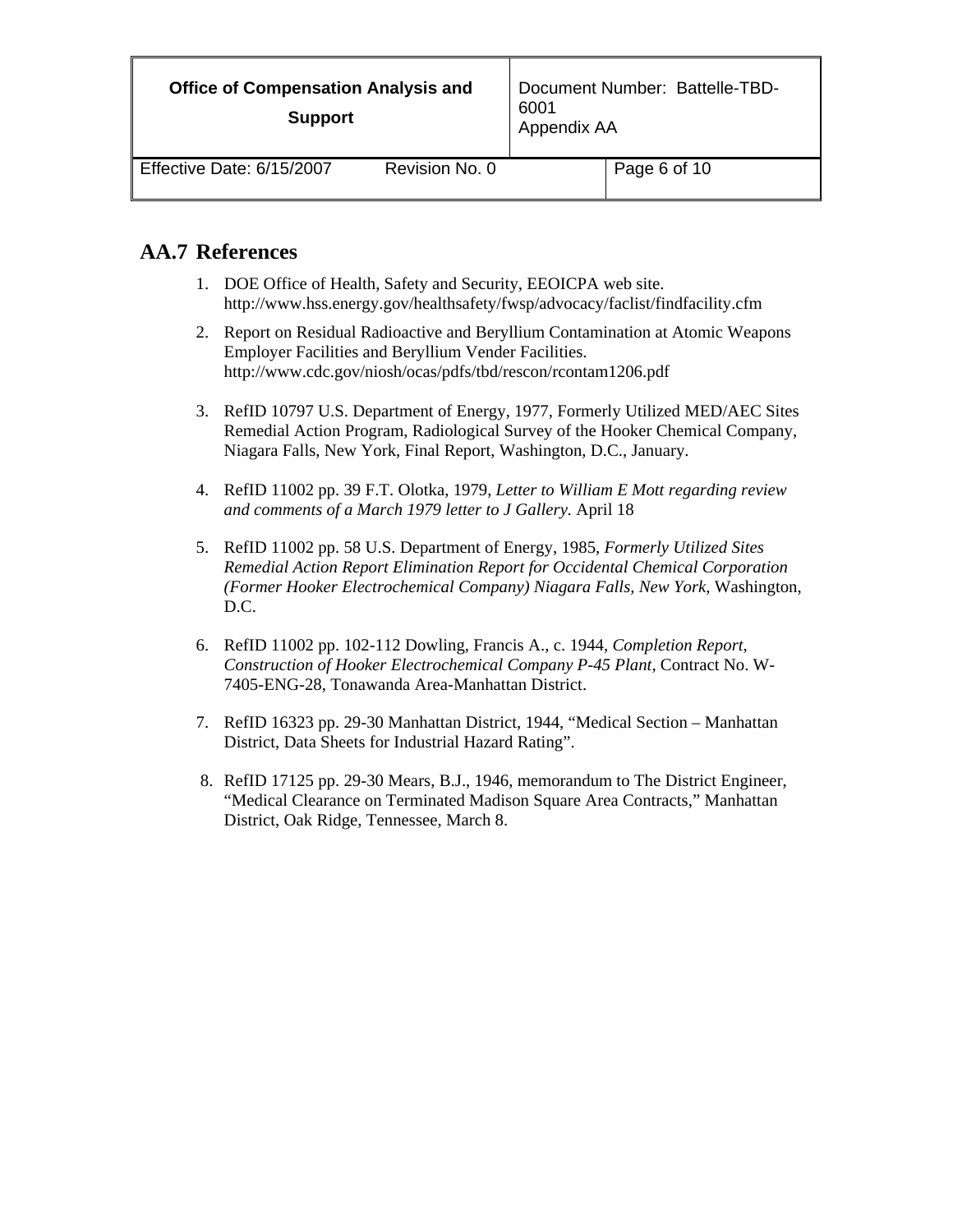| 6001<br>ז כד<br>ਾatteli⊾<br>$\mathbf{u}$<br>bendix<br>. N.I.<br>പറ<br>10000<br>$\cdots$<br>н н<br>11 I I I I<br>$\mathbf{r}$<br><b>DI</b><br>w | "ISION<br>NO.<br>IN U | ാഡ.<br>$\overline{\phantom{a}}$<br>:tte<br>Date<br>h/<br>:TIVE<br>$\sim$ 11 $\sim$<br>2 U U | -aae |
|------------------------------------------------------------------------------------------------------------------------------------------------|-----------------------|---------------------------------------------------------------------------------------------|------|
|                                                                                                                                                |                       |                                                                                             |      |
|                                                                                                                                                |                       |                                                                                             |      |

#### **Table AA.1 INTERNAL DOSE PATHWAYS - Inhalation of Airborne Radionuclides**

### **Assumptions:**

TBD Table 8.29, Scrap Recovery Furnace Operator (Trays) Conversion Factor :2.22 dpm/pCi Breathing Rate: 1.2 m^3/hour All intakes and doses are the operational and residual period specified in the appendix, not full years.

| <b>Job Category</b> | Year      | <b>Operation</b><br><b>Phase</b> | Relevant<br><b>Nuclide</b> | <b>Intake</b><br>(pCi/d) | <b>TBD Reference or Research Justification</b> |
|---------------------|-----------|----------------------------------|----------------------------|--------------------------|------------------------------------------------|
| Plant Floor High    | 1944-1946 | Operations                       | U234                       | 156                      | TBD-6001 Table 8.29 and appendix text          |
| Plant Floor Low     | 1944-1946 | Operations                       | U234                       | 78                       | TBD-6001 Table 8.29 and appendix text          |
| Supervisor          | 1944-1946 | Operations                       | U234                       | 39                       | TBD-6001 Table 8.29 and appendix text          |
| Clerical            | 1944-1946 | Operations                       | U234                       | 3.9                      | TBD-6001 Table 8.29 and appendix text          |
| All                 | 1946-1976 | Residual                         | U234                       | 1.0                      | appendix text                                  |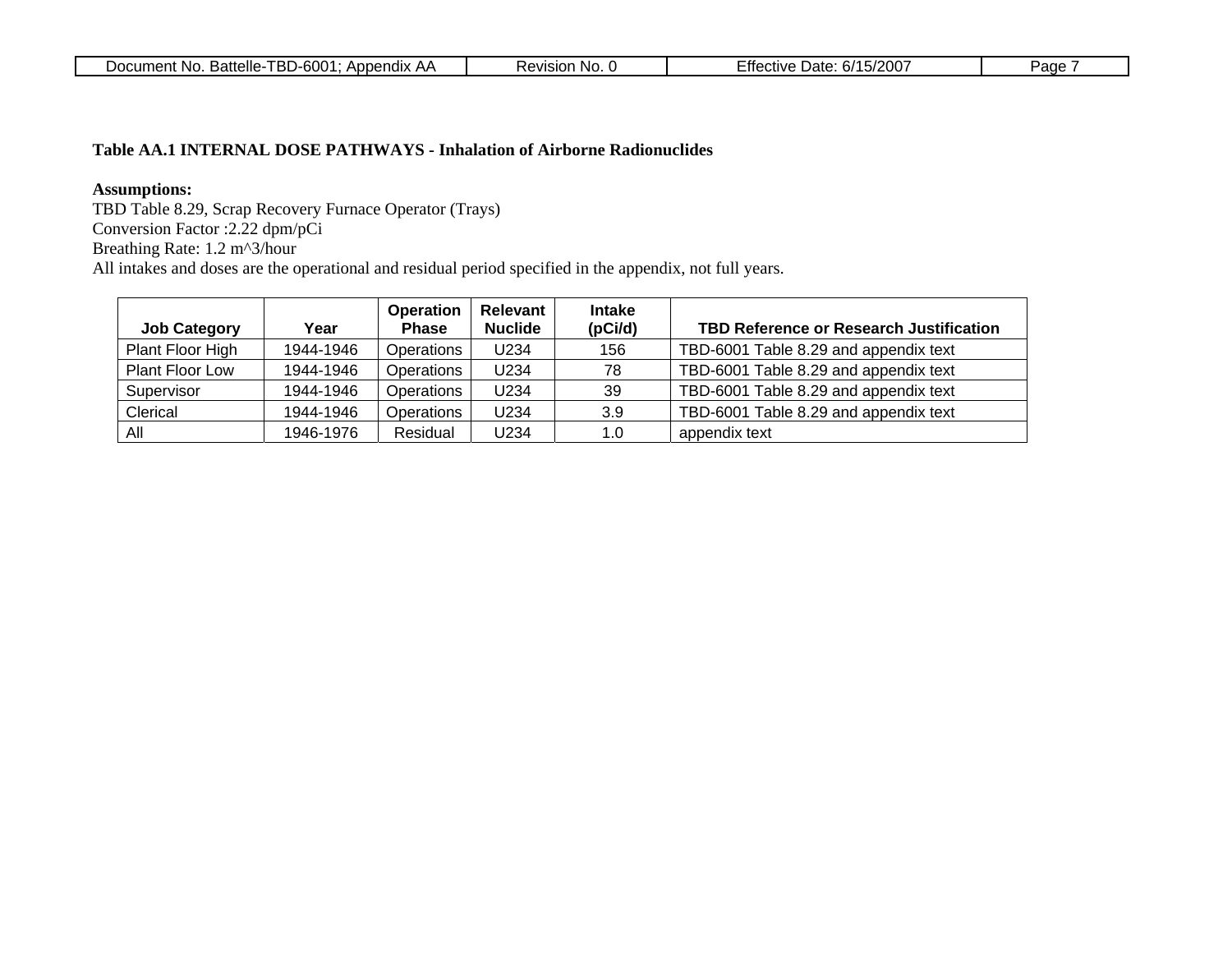| TBD-6001;<br><b>Battelle</b><br>Document No.<br>: Appendix AA | Revision<br>า No. | Effective<br>.6/15/2007<br>Date <sup>-</sup> | Page |
|---------------------------------------------------------------|-------------------|----------------------------------------------|------|
|---------------------------------------------------------------|-------------------|----------------------------------------------|------|

### **Table AA.2 INTERNAL DOSE PATHWAYS - Ingestion**

### **Assumptions:**

TBD Table 8.30, Scrap Recovery Furnace Operator (Trays) Conversion Factor :2.22 dpm/pCi Breathing Rate: 1.2 m^3/hour All intakes and doses are the operational and residual period specified in the appendix, not full years.

| <b>Job Category</b> | Year      | <b>Operation</b><br><b>Phase</b> | Relevant<br><b>Nuclide</b> | <b>Intake</b><br>(pCi/d) | <b>TBD Reference or Research Justification</b> |
|---------------------|-----------|----------------------------------|----------------------------|--------------------------|------------------------------------------------|
| Plant Floor High    | 1944-1946 | Operations                       | U234                       | 1.45E+00                 | TBD-6001 Table 8.30 and appendix text          |
| Plant Floor Low     | 1944-1946 | Operations                       | U234                       | 7.27E-01                 | TBD-6001 Table 8.30 and appendix text          |
| Supervisor          | 1944-1946 | Operations                       | U234                       | 3.64E-01                 | TBD-6001 Table 8.30 and appendix text          |
| Clerical            | 1944-1946 | Operations                       | U234                       | 3.64E-02                 | TBD-6001 Table 8.30 and appendix text          |
| All                 | 1946-1976 | Residual                         | U234                       | 9.42E-03                 | appendix text                                  |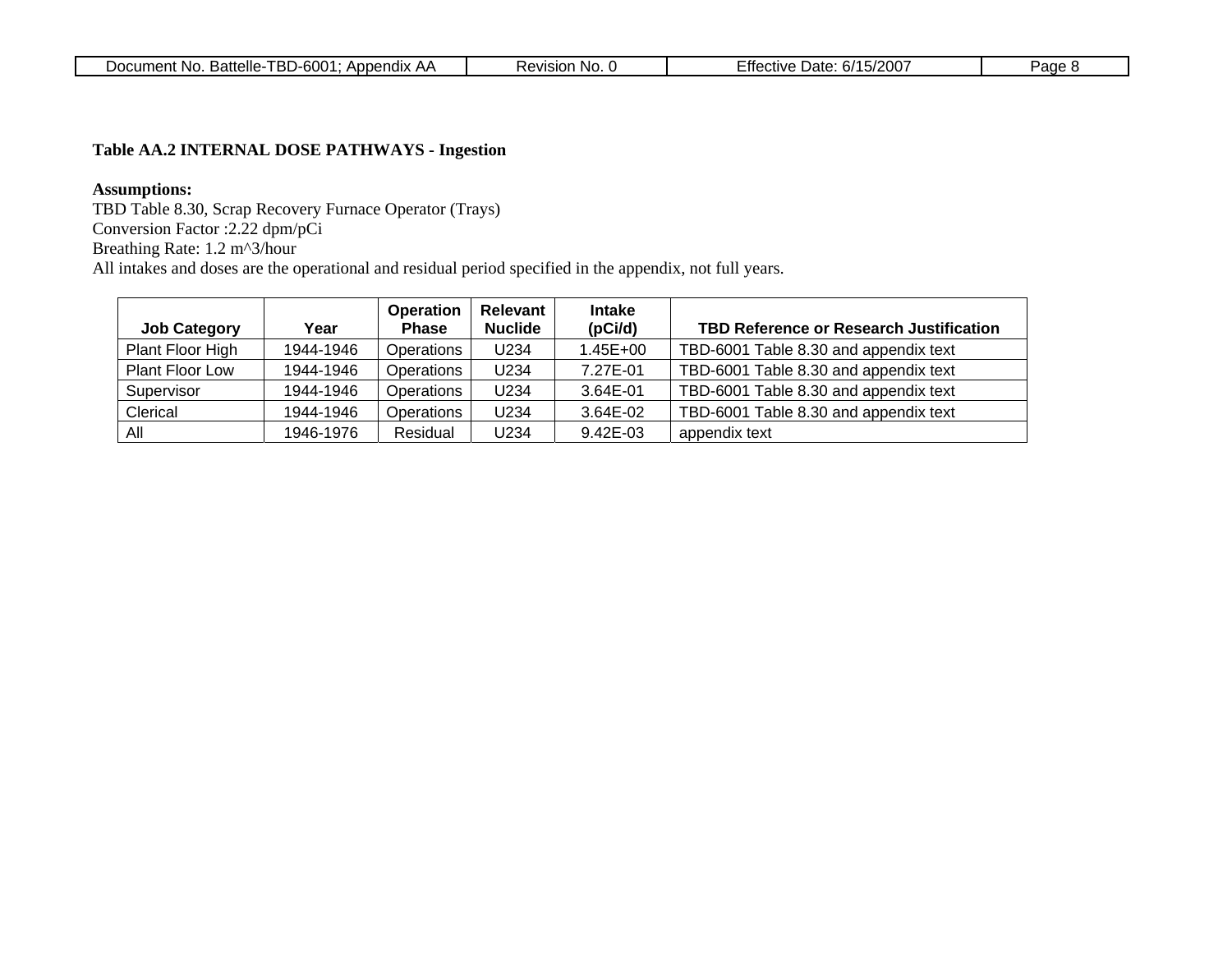| 6001<br>гог<br>3attelle<br>Appendix,<br>.<br>ാറ<br>$\mathbf{v}$<br>100000<br>лшег<br>- 12<br>w | vieinn<br>$\ddot{\phantom{0}}$<br>. NG<br>`<br>`` | $\sim$<br>$\ddot{\,}$<br>63.IT<br>∍ate<br>,<br>CIIV)<br>``<br><br>יש ו<br>7200 | $\mathbf{a}$<br>-aw |
|------------------------------------------------------------------------------------------------|---------------------------------------------------|--------------------------------------------------------------------------------|---------------------|
|                                                                                                |                                                   |                                                                                |                     |

### **Table AA.3 EXTERNAL DOSE PATHWAYS - Whole Body**

### **Assumptions:**

TBD Table 7.3, Scrap Recovery Conversion Factor :2.22 dpm/pCi Breathing Rate: 1.2 m^3/hour All intakes and doses are the operational and residual period specified in the appendix, not full years.

| <b>Job Category</b> | Year      | <b>Operation</b><br><b>Phase</b> | Whole body<br>(mr/d) | <b>TBD Reference or Research Justification</b> |
|---------------------|-----------|----------------------------------|----------------------|------------------------------------------------|
| Plant Floor High    | 1944-1946 | Operations                       | 4.02E-01             | TBD-6001 Table 7.3 and appendix text           |
| Plant Floor Low     | 1944-1946 | Operations                       | 2.01E-01             | TBD-6001 Table 7.3 and appendix text           |
| Supervisor          | 1944-1946 | Operations                       | 1.01E-01             | TBD-6001 Table 7.3 and appendix text           |
| Clerical            | 1944-1946 | Operations                       | 1.01E-02             | TBD-6001 Table 7.3 and appendix text           |
| Plant Floor High    | 1946-1976 | Residual                         | 3.76E-01             | TBD-6001 Table 7.3 and appendix text           |
| Plant Floor Low     | 1946-1976 | Residual                         | 1.88E-01             | TBD-6001 Table 7.3 and appendix text           |
| Supervisor          | 1946-1976 | Residual                         | 9.40E-02             | TBD-6001 Table 7.3 and appendix text           |
| Clerical            | 1946-1976 | Residual                         | 9.40E-03             | TBD-6001 Table 7.3 and appendix text           |